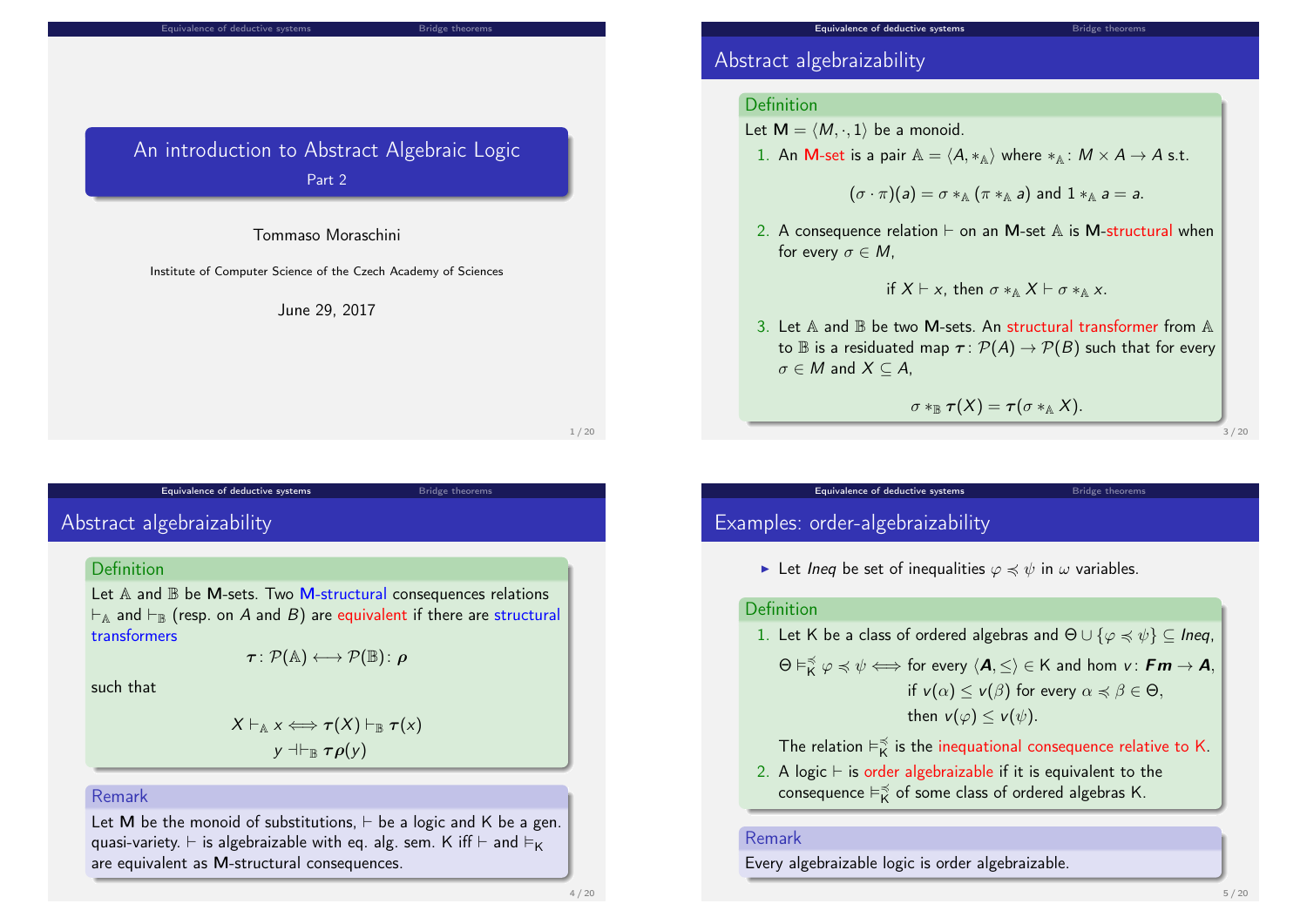#### Equivalence of deductive systems Bridge theorems

### Examples: order-algebraizability

#### Example: BCI

A CRPM is a structure  $\langle A, \leq, *, 1, \rightarrow \rangle$  where  $\langle A, \leq, *, 1 \rangle$  is an ordered commutative monoid and

 $a \rightarrow b = \max\{c \in A : a * c \leq b\}.$ 

 $\triangleright$  Consider the implication fragment **BCI** of linear logic:

 $\emptyset \vdash (x \to y) \to ((z \to x) \to (z \to y))$  $\emptyset \vdash (x \to (y \to z)) \to (y \to (x \to z))$  $\emptyset \vdash x \rightarrow x$  $x, x \rightarrow y \vdash y$ .

- **► BCI** is order algebraizable w.r.t.  $\langle \langle , \rangle \rangle$ -subreducts of CRPMs.
- $\triangleright$  BCI is not algebraizable (hint: use semantic characterization of algebraizability).

Equivalence of deductive systems Bridge theorems

6 / 20

### <span id="page-1-0"></span>Metal[ogical properties a](#page-0-0)nd bridge t[heorems](#page-1-0)

 $\triangleright$  Since algebraizale logics are essentially the same as relative equational consequences,they form a nice framework for the formulation of transfer theorems:

variants of interpolation  $\longleftrightarrow$  variants of amalgamation variants of deduction theorem < → variants of EDPC and CEP variants of Beth definability  $\longleftrightarrow$  variants of ES inconsistency lemma  $\longleftrightarrow$  variant of filtrality having a disjunction ←→ congruence distributivity

 $\triangleright$  We consider only very few of them...

### Examples: Gentzen-algebraizability

### Definition (very informal version)

A Gentzen system  $\vdash_G$  is algebraizable if it is equivalent to  $\vdash_K$  for some generalized quasi-variety K.

#### Example: substructural logic

- External Let FL be the Full Lambek Calculus and FL be the variety of FL-algebras.
- $\triangleright$  FL is algebraizable w.r.t. FL via the translations

$$
\tau: \mathcal{P}(Seq) \longleftrightarrow \mathcal{P}(Eq): \rho
$$
  
\n
$$
\tau(\gamma_1, \ldots, \gamma_n \triangleright \varphi) := \{ (1 \cdot \gamma_1 \cdot \cdots \cdot \gamma_n) \le \varphi \}
$$
  
\n
$$
\tau(\gamma_1, \ldots, \gamma_n \triangleright \emptyset) := \{ (1 \cdot \gamma_1 \cdot \cdots \cdot \gamma_n) \le 0 \}
$$
  
\n
$$
\rho(\varphi \approx \psi) := \{ \varphi \triangleright \psi, \psi \triangleright \varphi \}.
$$

7 / 20

# Deduction theorems: local deduction theorem

#### Definition

A logic  $\vdash$  has the local deduction detachment theorem (LDDT) if there is a family  $\{\Phi_i(x, y) : i \in I\}$  of sets of formulas such that

Equivalence of deductive systems **Bridge theorems** 

 $\Gamma, \psi \vdash \varphi \Longleftrightarrow$  there is  $i \in I$  such that  $\Gamma \vdash \Phi_i(\psi, \varphi)$ .

#### Example: Łucasiewicz logic

In Łukasiewicz logic  $k$  we have

 $\varGamma,\psi \vdash_{\mathbf{L}} \varphi \Longleftrightarrow\,$  there is  $n \in \omega$  s.t.  $\varGamma \vdash (\psi * \dots * \psi) \rightarrow \varphi.$  $\overline{n}$ -times n-times

E has LDDT with  $\{\Phi_n(x, y) : n \in \omega\}$  as follows:

$$
\Phi_n(x, y) = \{ (x * \cdots * x) \to y \}.
$$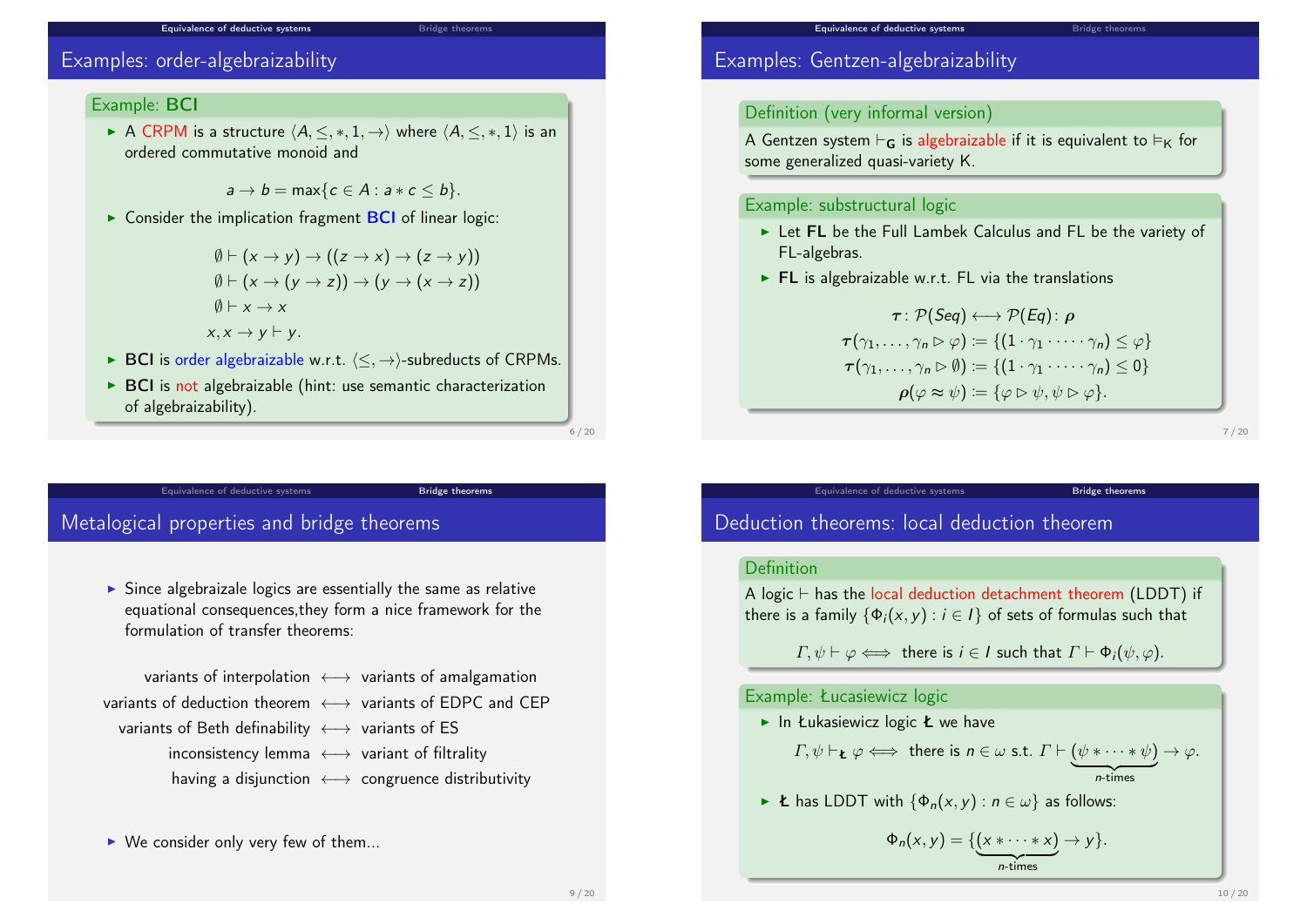#### Equivalence of deductive systems Bridge theorems

### Deduction theorems: local deduction theorem

#### Example: global modal logic

 $\varGamma,\psi\vdash^{\mathcal{B}}_{\mathsf{K}}\varphi\Longleftrightarrow\exists\mathsf{n}\in\omega$  s.t.  $\varGamma\vdash^{\mathcal{B}}_{\mathsf{K}}$  $K^g$   $(\varphi \wedge \Box \varphi \wedge \cdots \wedge \Box^n \varphi) \rightarrow \psi.$ Then  $\vdash_{\mathsf{K}}^{\mathcal{B}}$  $\kappa$  has LDDT with  $\{\Phi_n(x,y) : n \in \omega\}$  as follows:

 $\Phi_n(x, y) = \{ (x \land \Box x \land \cdots \land \Box^n x) \to y \}.$ 

### **Definition**

A generalized quasi-variety K has the relative congruence extension property (RCEP) if for every  $A \leq B \in K$  and  $\theta \in Con_{K}A$ , there is  $\phi\in\mathsf{Con}_{\mathsf{K}}\boldsymbol{B}$  such that  $\theta=\phi\cap\mathsf{A}^2.$ 

#### Theorem

Let  $\vdash$  be a finitary algebraizable logic with equivalent algebraic semantics K. Then  $\vdash$  has the LDDT if and only if K has the RCEP.

Equivalence of deductive systems Bridge theorems

11 / 20

### Dedu[ction theorems: de](#page-0-0)duction the[orem](#page-1-0)

### **Definition**

A quasi-variety K has equationally definable principal relative congruences (EDPRC) if there is a finite set of equations  $\Phi(x, y, z, v)$  such that for every algebra  $A \in K$  and a, b, c,  $d \in A$ ,

 $\langle a, b \rangle \in \mathrm{Cg}^{\mathbf{A}}_{\mathsf{K}}(c, d) \Longleftrightarrow \mathbf{A} \models \Phi(a, b, c, d).$ 

#### Theorem

Let  $\vdash$  be a finitary algebraizable logic with equivalent algebraic semantics the quasi-variety K. Then  $\vdash$  has the DDT if and only if K has EDPRC.

 $\triangleright$  Remark: This is useful to disprove the fact that a logic has the DDT, e.g. **Ł** and  $\vdash^g_{\mathbf{k}}$  $K$  have not DDT.

### Deduction theorems: deduction theorem

#### Definition

A logic  $\vdash$  has the deduction datachment theorem (DDT) if there is a finite set  $\Phi(x, y)$  of formulas such that

 $\Gamma, \psi \vdash \varphi \Longleftrightarrow \Gamma \vdash \Phi(\psi, \varphi).$ 

#### Example

Intuitionistic logic IPC has the deduction theorem witnessed by  $\{x \rightarrow y\}$ , i.e.

$$
\Gamma, \psi \vdash_{\mathsf{IPC}} \varphi \Longleftrightarrow \Gamma \vdash_{\mathsf{IPC}} \psi \to \varphi.
$$

 $\triangleright$  The global consequence of K4 have the deduction theorem witnessed by  $\{(x \land \Box x) \rightarrow y\}$ , i.e.

Equivalence of deductive systems **Bridge theorems** 

$$
\varGamma,\psi\vdash^{\mathcal{B}}_{\mathsf{K4}}\varphi\Longleftrightarrow\varGamma\vdash^{\mathcal{B}}_{\mathsf{K4}}(\psi\wedge\Box\psi)\rightarrow\varphi.
$$

 $12/20$ 

Deduction theorems: contextual deduction theorem

### Definition

A logic  $\vdash$  has the contextual deduction detachment theorem (CDDT) when for every  $n \in \omega$  there is a finite set of formulas  $\Phi_n(x_1,\ldots,x_n,y_1,y_2)$  such that for all  $\Gamma\cup\{\varphi,\psi\}$  in  $x_1,\ldots,x_n$ ,

 $\Gamma, \psi \vdash \varphi \Longleftrightarrow \Gamma \vdash \Phi_n(x_1, \ldots, x_n, \varphi, \psi).$ 

### Example: relevance logic

Relevance logic R has the CDDT as follows: for  $\Gamma \cup {\varphi, \psi}$  in  $x_1, \ldots, x_n$ 

 $\Gamma, \psi \vdash_{\mathbf{R}} \varphi \Longleftrightarrow \Gamma \vdash_{\mathbf{R}} ((x_1 \rightarrow x_1) \wedge \cdots \wedge (x_n \rightarrow x_n) \wedge \psi) \rightarrow \varphi.$ 

R has not the DDT since relevant algebras lack the (R)CEP.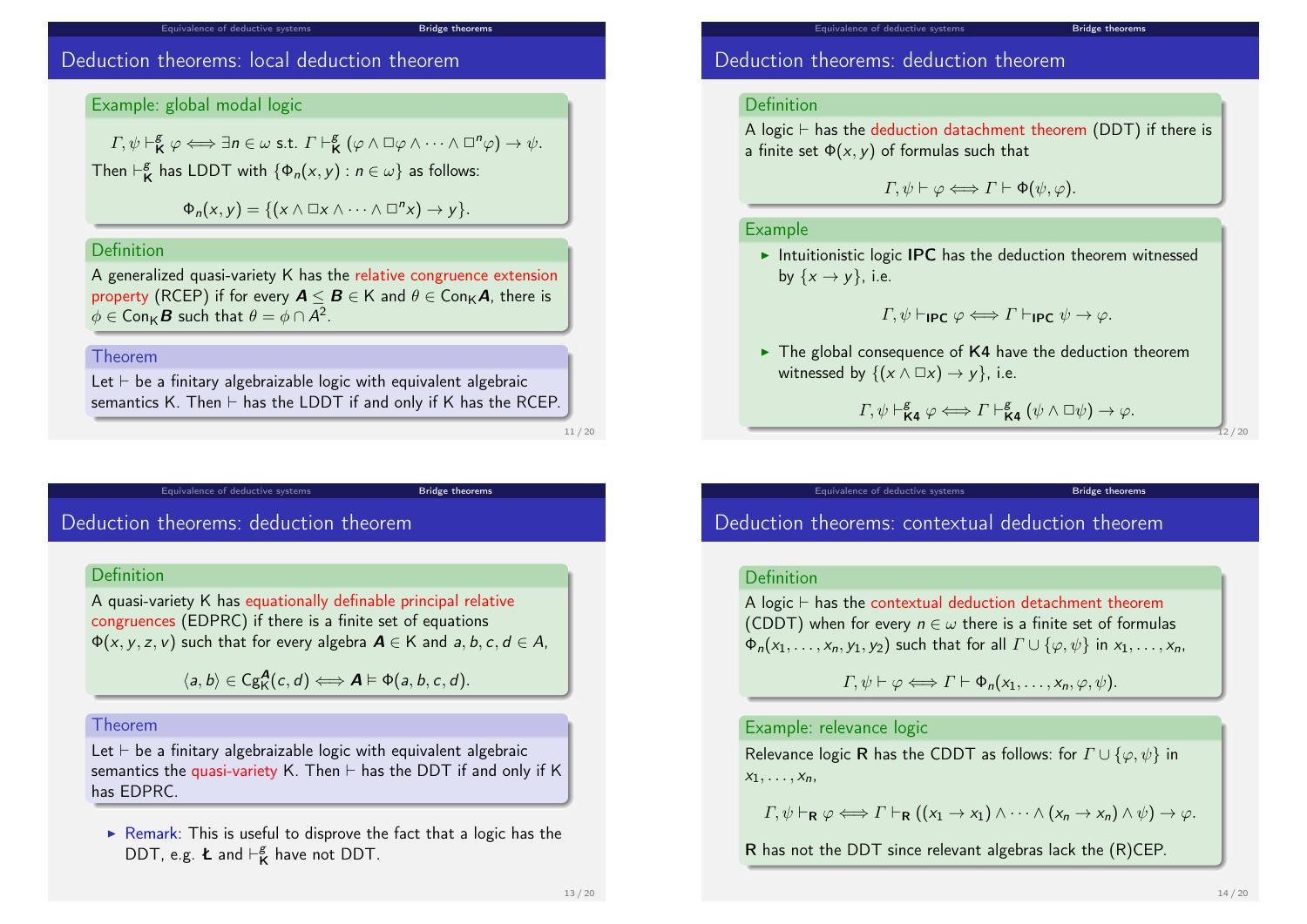#### Equivalence of deductive systems Bridge theorems

### Deduction theorems: contextual deduction theorem

### Definition

A quasi-variety K has equationally semidefinable principal relative congruences (ESPRC) if for every  $n \in \omega$  there is a finite set of equations  $\Phi_n(x_1, \ldots, x_n, y_1, y_2, y_3, y_4)$  such that whenever  $e_1, \ldots, e_n$  generate an algebra  $A \in K$  and  $a, b, c, d \in A$ ,

 $\langle a, b \rangle \in \mathrm{Cg}_{\mathsf{K}}^{\mathbf{A}}(c, d) \Longleftrightarrow \mathbf{A} \models \Phi_n(\vec{e}, a, b, c, d).$ 

#### Theorem

Let  $\vdash$  be a finitary algebraizable logic with equivalent algebraic semantics the quasi-variety K. Then  $\vdash$  has the CDDT if and only if K has ESPRC.

Equivalence of deductive systems **Bridge** theorems

15 / 20

# Incon[sistency lemma](#page-0-0)

#### Definition

A logic  $\vdash$  has the classical inconsistency lemma (CIL) if for every  $n \in \omega$  there is a finite set of formulas  $\Phi_n(x_1, \ldots, x_n)$  such that

 $\Gamma \cup \alpha_1, \ldots, \alpha_n$  is inconsistent  $\iff \Gamma \vdash \Phi_n(\alpha_1, \ldots, \alpha_n)$  $\Gamma \cup \Phi_n(\alpha_1, \ldots, \alpha_n)$  is inconsistent  $\iff \Gamma \vdash \{\alpha_1, \ldots, \alpha_n\}.$ 

### Example

 $\triangleright$  CPC has the CIL witnessed by

$$
\Phi_n(x_1,\ldots,x_n)=\{\neg(x_1\wedge\cdots\wedge x_n)\}.
$$

 $\triangleright$  Let L be a substructural logic algebraized by a subvariety of FL<sub>ew</sub> satisfying  $x \vee (x^k \to 0) \approx 1$  for some  $k \geq 1$ . L has CIL with

$$
\Phi_n(x_1,\ldots,x_n)=\{(x_1*\cdots*x_n)^k\to 0\}.
$$

### Deduction theorems: recap

#### Transfer results

local deduction theorem ←→ RCEP

- deduction theorem ←→ EDPRC
- $contextual deduction theorem \leftrightarrow FSPRC$
- $\blacktriangleright$  In quasi-varieties we have

 $EDPRC \iff ESPRC$  and RCEP.

### **Observation**

Let  $\vdash$  be a finitary algebraizable logic whose equivalent algebraic semantics is a quasi-variety. Then  $\vdash$  has DDT if and only if it has LDDT and CDDT.

Equivalence of deductive systems **Bridge theorems** 

16 / 20

### Inconsistency lemma

### Definition

- Let K be a quasi-variety.
- 1. Let  $\boldsymbol{A} \leq \prod_{i \in I} \boldsymbol{A}_i$  be a K-representation and F a filter over I. Then define  $\theta_F \subset A \times A$  as

$$
\langle a,b\rangle \in \theta_F \Longleftrightarrow \{i\in I : a(i)=b(i)\}\in F.
$$

This representation admits only filtral K-congruences if every congruence of **A** has the form  $\theta_F$  for some filtrer F.

2. K is filtral if every K-representation admits only K-congruences.

#### Theorem

A quasi-variety is filtral if and only if it is relatively semi-simple and it has EDPRC.